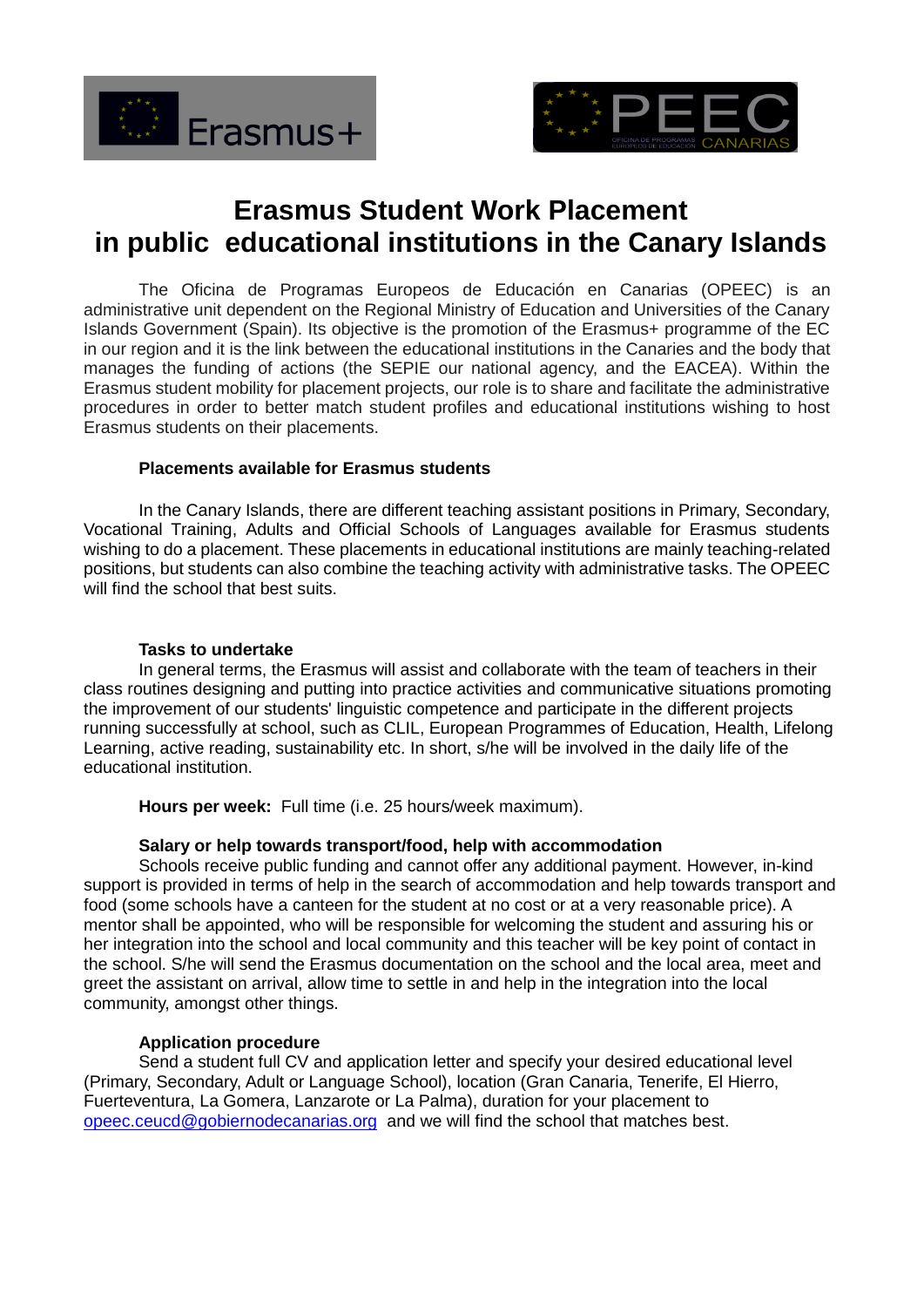| <b>EMPLOYER INFORMATION</b>                    |                                                                                                                                                                                                                                                                                                                                                                                                                                                                                                                                                                                                                 |
|------------------------------------------------|-----------------------------------------------------------------------------------------------------------------------------------------------------------------------------------------------------------------------------------------------------------------------------------------------------------------------------------------------------------------------------------------------------------------------------------------------------------------------------------------------------------------------------------------------------------------------------------------------------------------|
| Name of institution                            | Public Educational Institutions in the Canary Islands (i.e.,<br>Primary, Secondary, Vocational Training, Adult schools and<br>Official Schools of Languages belonging to the Regional Ministry<br>of Education in the Canary Islands Government)                                                                                                                                                                                                                                                                                                                                                                |
| Complete address                               | Avda Buenos Aires 3 6ª p Edf 3 de Mayo                                                                                                                                                                                                                                                                                                                                                                                                                                                                                                                                                                          |
| Telephone                                      | 0034 922592239 /922 592108                                                                                                                                                                                                                                                                                                                                                                                                                                                                                                                                                                                      |
| Fax                                            |                                                                                                                                                                                                                                                                                                                                                                                                                                                                                                                                                                                                                 |
| E-mail                                         | Opeec.ceucd@gobiernodecanarias.org;                                                                                                                                                                                                                                                                                                                                                                                                                                                                                                                                                                             |
| Website                                        | http://www.gobiernodecanarias.org/educacion/opeec                                                                                                                                                                                                                                                                                                                                                                                                                                                                                                                                                               |
| Blog                                           | http://www3.gobiernodecanarias.org/medusa/ecoescuela/opeec/                                                                                                                                                                                                                                                                                                                                                                                                                                                                                                                                                     |
| Short description of the<br>institution        | The host institutions are public schools located throughout the<br>seven islands (Gran Canaria, Tenerife, Lanzarote, La Palma, La<br>Gomera, Fuerteventura and El Hierro). These are public<br>instutions providing Primary, Secondary, Vocational Training,<br>Adults schools and Official Schools of Languages. There are<br>different project running, depending on the school. CLIL,<br>European programmes of education, multiculturaty, health,<br>integration are some of them to name but a few.<br>Please contact the OPEEC for further information regarding the<br>description of a specific school. |
| <b>CONTACT DETAILS</b>                         |                                                                                                                                                                                                                                                                                                                                                                                                                                                                                                                                                                                                                 |
| Contact person for this<br>placement           | Judith Gutiérrez                                                                                                                                                                                                                                                                                                                                                                                                                                                                                                                                                                                                |
| Department and designation,<br>job title       | Oficina de Programas Europeos de Educación en Canarias                                                                                                                                                                                                                                                                                                                                                                                                                                                                                                                                                          |
| Direct telephone number                        | 0034 922592239 /922 592108                                                                                                                                                                                                                                                                                                                                                                                                                                                                                                                                                                                      |
| E-mail address                                 | opeec.ceucd@gobiernodecanarias.org                                                                                                                                                                                                                                                                                                                                                                                                                                                                                                                                                                              |
| <b>APPLICATION PROCEDURE</b>                   |                                                                                                                                                                                                                                                                                                                                                                                                                                                                                                                                                                                                                 |
| Who to apply to (including<br>contact details) | Judith Gutiérrez                                                                                                                                                                                                                                                                                                                                                                                                                                                                                                                                                                                                |
| Deadline for applications                      | None                                                                                                                                                                                                                                                                                                                                                                                                                                                                                                                                                                                                            |
| Application process                            | Students should send their CV and application letter, explaining<br>their motivation to do a placement at a school.                                                                                                                                                                                                                                                                                                                                                                                                                                                                                             |
| <b>PLACEMENT INFORMATION</b>                   |                                                                                                                                                                                                                                                                                                                                                                                                                                                                                                                                                                                                                 |
| Department, Function                           | Different teaching assistant positions in Primary, Secondary,<br>Vocational Training, Adult schools and Official Schools of<br>Languages for Erasmus students. Please contact the OPEEC<br>for further information regarding the description of functions to<br>be carried out at a specific school.                                                                                                                                                                                                                                                                                                            |
| Location                                       | In the Canary Islands<br>Gran Canaria, Lanzarote, Fuerteventura, Tenerife, La Palma, La<br>Gomera or El Hierro                                                                                                                                                                                                                                                                                                                                                                                                                                                                                                  |
| <b>Start Date</b>                              | 2015/2016 academic year                                                                                                                                                                                                                                                                                                                                                                                                                                                                                                                                                                                         |
| Duration                                       | 3-9 months                                                                                                                                                                                                                                                                                                                                                                                                                                                                                                                                                                                                      |
| Working hours per week                         | Full time                                                                                                                                                                                                                                                                                                                                                                                                                                                                                                                                                                                                       |
| Description of activities, tasks               | Generally, s/he will assist and collaborate with teachers in their<br>class routines. The Erasmus trainee will always work with at<br>least one of our teachers. Please contact the OPEEC for further<br>information regarding the description of activities of a specific<br>school.                                                                                                                                                                                                                                                                                                                           |
| Accommodation                                  | The school may help to find accommodation, before the arrival<br>of the student, or during his/her stay.                                                                                                                                                                                                                                                                                                                                                                                                                                                                                                        |